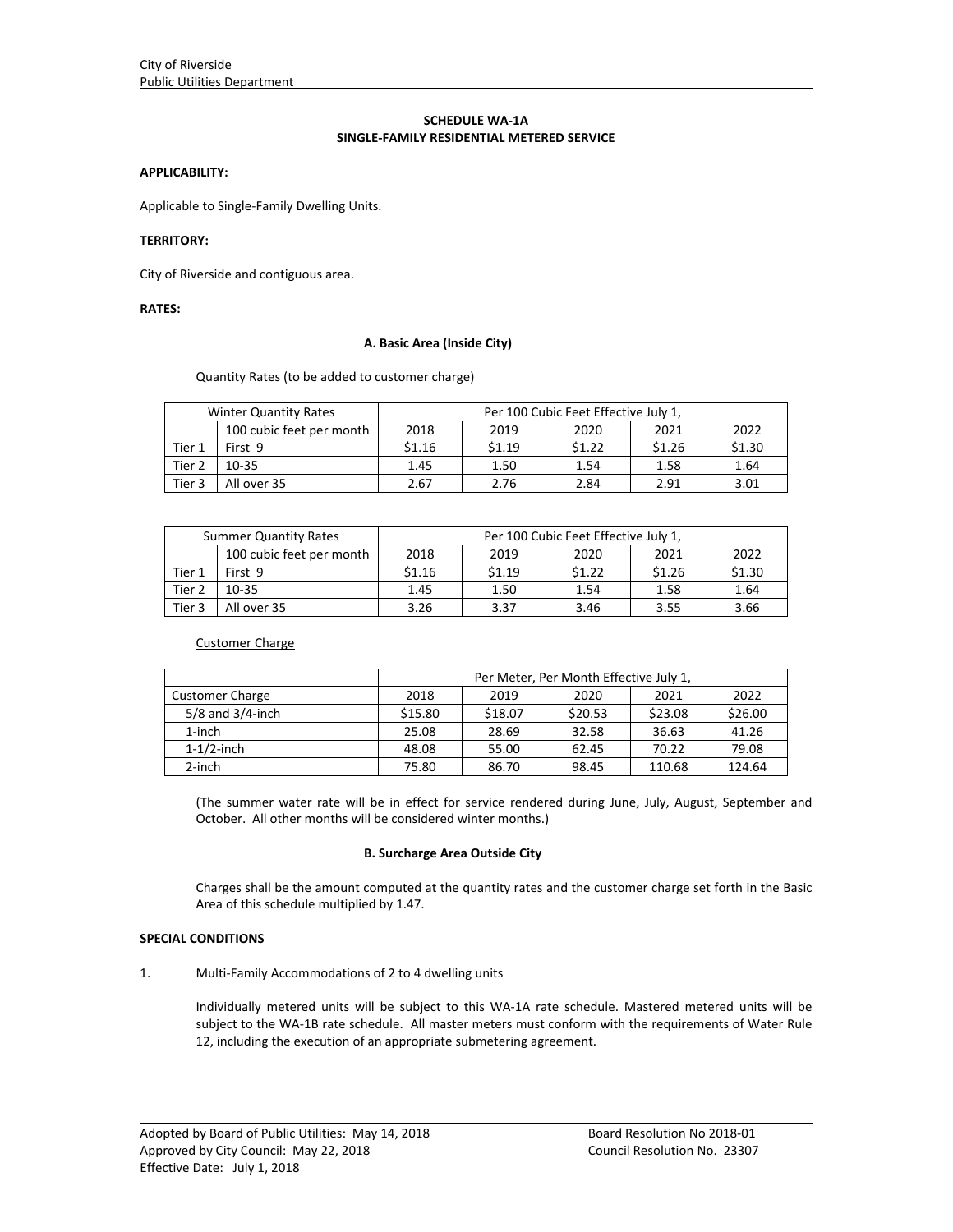#### Schedule WA‐1 Single‐Family Residential Metered Service ‐2‐

#### 2. Water Conservation Surcharge

The rates and charges above are subject to a surcharge (Water Conservation Surcharge) as adopted via City Council Resolution No. 22675 on April 22, 2014 and such surcharge as is in effect from time to time. The Water Conservation Surcharge will be applied to the Customer's total water usage charge including without limitation the quantity rates, customer and minimum charge for the applicable billing period.

- 3. Applicable Rate Schedule
	- a. Applicable Rate Schedule

For Customers applying for service at an existing service address, the Utility will assign a water rate schedule based on the characteristics of the service address. The Utility will presume that any water rate previously assigned to that service address is the appropriate schedule, unless the Customer requests a review for another applicable rate schedule, rate, or optional provision. In certain situations when a Customer does not qualify for a water rate previously assigned to that service address, the Utility will assign the applicable rate to the Customer. The Utility assumes no responsibility for advising the Customer of lower optional rates under existing schedules available as a result of the Customer's changes to the characteristics of the service address.

b. Change of Rate Schedule

A change to the applicable rate schedule may be made if the Utility determines that the Customer no longer qualifies for the assigned rate schedule. The change will become effective for service rendered after the next regular meter reading following verification and approval by the Utility of such eligibility. Any change in rate schedules pursuant to this section shall be made prospectively only.

4. Water General Fund Transfer

The Water General Fund Transfer is a component of every customer's water bill, and is a transfer of up to 11.5% of revenues from the Water Fund to the City's General Fund. On June 4, 2013, the voters of the City of Riverside approved the Water General Fund Transfer as a general tax, pursuant to Article 13.C of the California Constitution.

## **ENERGY COST ADJUSTMENT FOR PUMPING WATER:**

The Quantity Rates shall be subject to an energy cost adjustment relating to increases and decreases in the cost of electric power for pumping water. This energy cost adjustment shall apply to each one hundred cubic feet (CCF) of sales to which Quantity Rates apply.

Determination of the adjustment factor shall be made at the beginning of each quarter, with the initial adjustment beginning February 1, 1983.

The energy cost adjustment shall be calculated by dividing the CCF of metered water sold in each quarter into the total dollar amount of fuel cost adjustments plus any base rate increases imposed by power suppliers for pumping water during that quarter.

<u> 1989 - Johann Stoff, amerikansk politiker (d. 1989)</u>

- A. Fuel cost adjustment charges by Southern California Edison Company.
- B. Fuel cost surcharge charges by City of Riverside.
- C. Base rate increase charges by Southern California Edison Company.\*
- D. Base rate increase charges by City of Riverside.\*

 $$ (A+B+C+D) = $.0000 \text{ per CCF}$ CCF (Metered Sales)